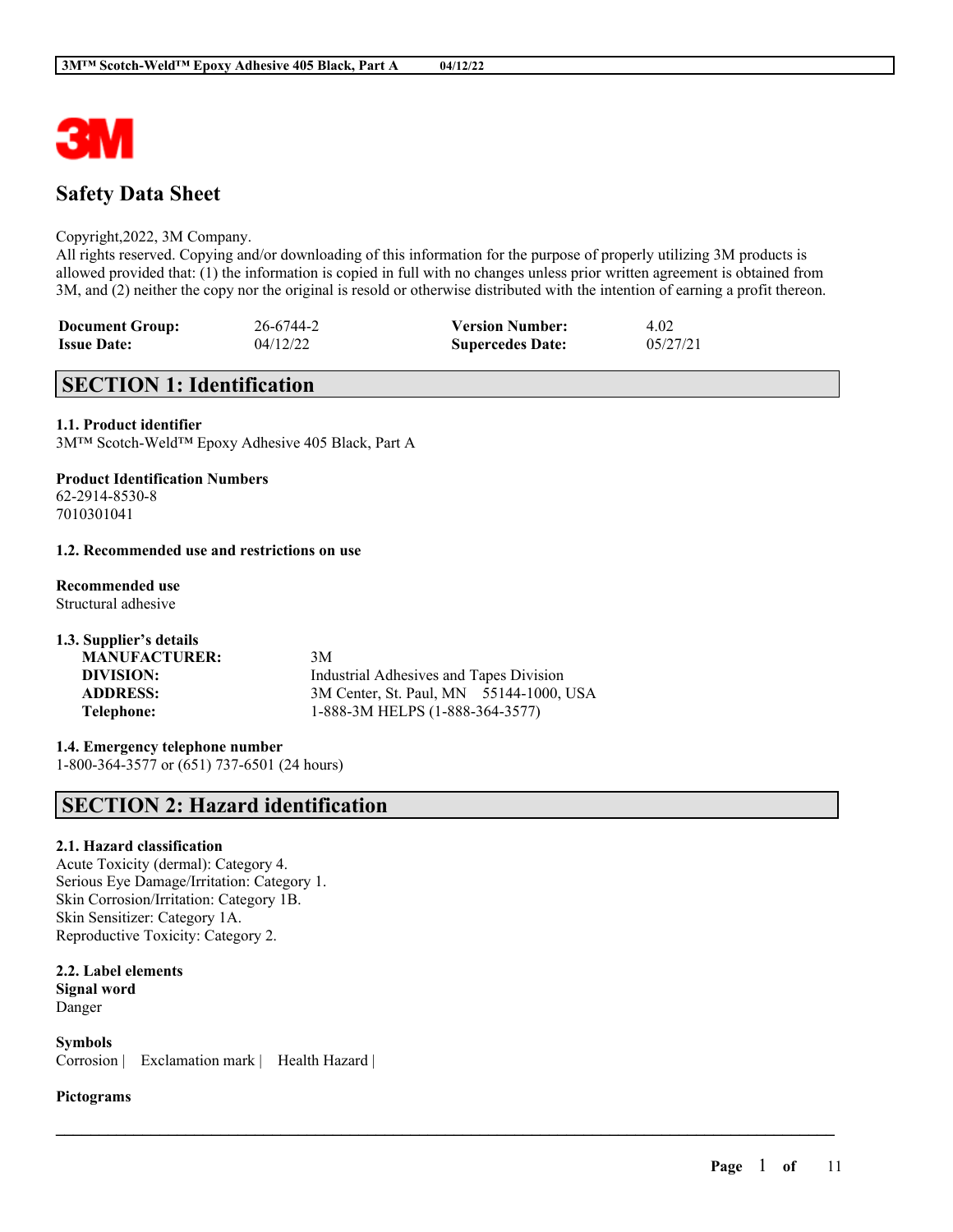

**Hazard Statements** Harmful in contact with skin. Causes severe skin burns and eye damage. May cause an allergic skin reaction. Suspected of damaging fertility or the unborn child.

## **Precautionary Statements**

#### **Prevention:**

Obtain special instructions before use. Do not handle until all safety precautions have been read and understood. Do not breathe dust/fume/gas/mist/vapors/spray. Wear protective gloves, protective clothing, and eye/face protection. Wash thoroughly after handling. Contaminated work clothing must not be allowed out of the workplace.

#### **Response:**

IF INHALED: Remove person to fresh air and keep comfortable for breathing. IF ON SKIN (or hair): Take off immediately all contaminated clothing. Rinse skin with water/shower. IF IN EYES: Rinse cautiously with water for several minutes. Remove contact lenses, if present and easy to do. Continue rinsing. Immediately call a POISON CENTER or doctor/physician. If skin irritation or rash occurs: Get medical advice/attention. Wash contaminated clothing before reuse. IF SWALLOWED: Rinse mouth. Do NOT induce vomiting. IF exposed or concerned: Get medical advice/attention.

#### **Storage:**

Store locked up.

# **Disposal:**

Dispose of contents/container in accordance with applicable local/regional/national/international regulations.

# **2.3. Hazards not otherwise classified**

May cause chemical gastrointestinal burns.

#### **Supplemental Information:**

Persons previously sensitized to amines may develop a cross-sensitization reaction to certain other amines.

# **SECTION 3: Composition/information on ingredients**

| Ingredient                                         | C.A.S. No.    | $\frac{1}{2}$ by Wt     |
|----------------------------------------------------|---------------|-------------------------|
| Modified Epoxy Resin (NJTS Reg. No. 04499600-6841) | Trade Secret* | 40 - 60 Trade Secret *  |
| $ 4,7,10$ -Trioxatridecane-1,13-Diamine            | 4246-51-9     | 10 - 30 Trade Secret *  |
| Amine Curing Agent                                 | 10563-26-5    | $\le$ 15 Trade Secret * |
| Nepheline Syenite                                  | 37244-96-5    | 1 - 10 Trade Secret *   |
| Amorphous Silica                                   | 92797-60-9    | 0.5 - 5 Trade Secret *  |
| $tris(2,4,6-Dimethylaminomonometry1)Phenol$        | $90-72-2$     | $\leq 5$ Trade Secret * |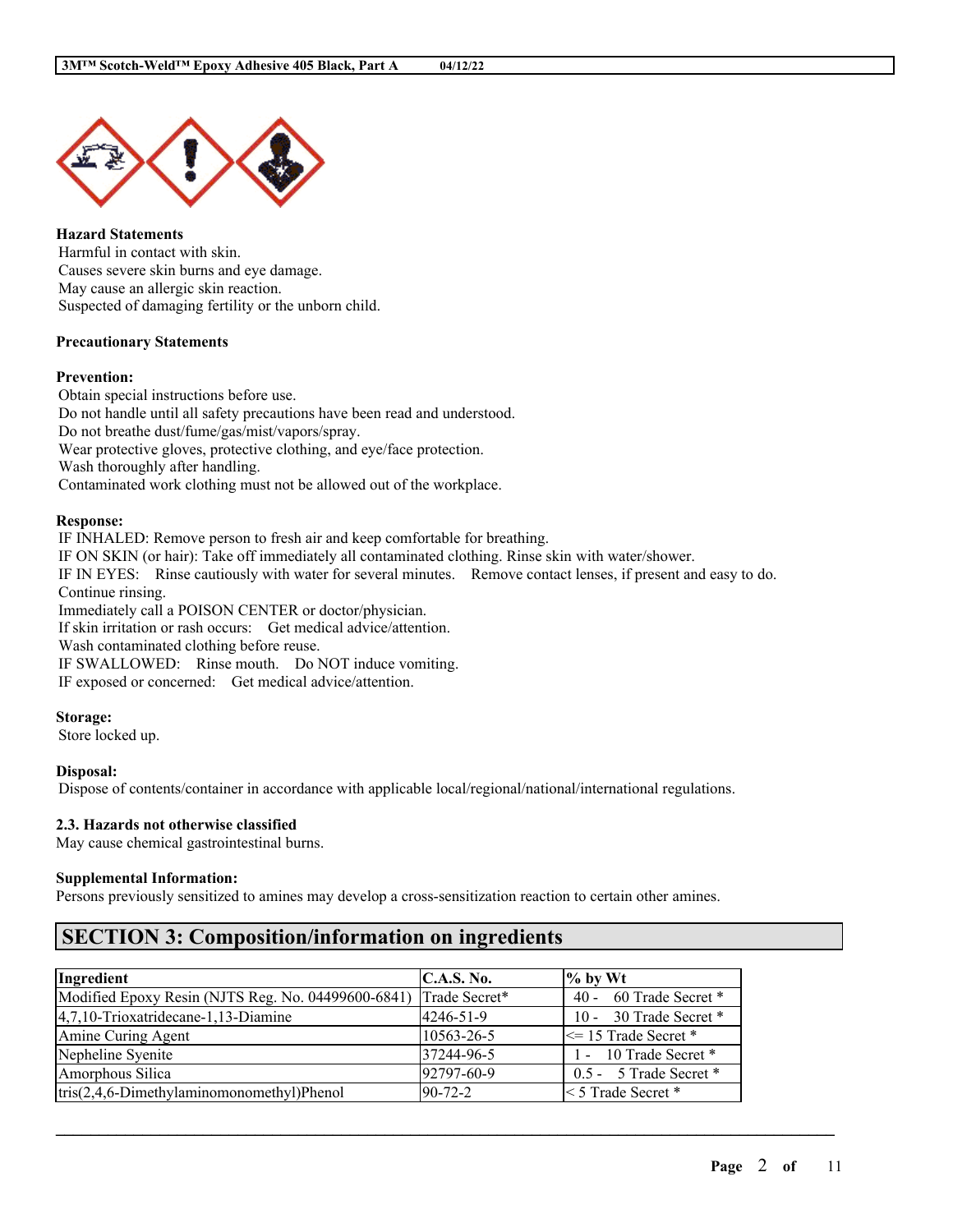| $\sim$ |  |
|--------|--|
|        |  |

| $\sim$ 1<br>Calcium Salt | ---<br>$\pm 20$ - '<br>$\mathbf{v}$<br>◡◡<br>ັ | $\overline{\phantom{a}}$<br>- 14<br>secret *<br>rade<br>- |
|--------------------------|------------------------------------------------|-----------------------------------------------------------|
| Salicylic<br>Acid        | $\sqrt{2}$<br>$69 -$<br>. .<br>.               | $\overline{ }$<br>$\sim$ secret $*$<br>rade               |

NJTS or NJTSRN: New Jersey Trade Secret Registry Number.

\*The specific chemical identity and/or exact percentage (concentration) of this composition has been withheld as a trade secret.

# **SECTION 4: First aid measures**

#### **4.1. Description of first aid measures**

#### **Inhalation:**

Remove person to fresh air. If you feel unwell, get medical attention.

#### **Skin Contact:**

Immediately flush with large amounts of water for at least 15 minutes. Remove contaminated clothing. Get immediate medical attention. Wash clothing before reuse.

#### **Eye Contact:**

Immediately flush with large amounts of water for at least 15 minutes. Remove contact lenses if easy to do. Continue rinsing. Immediately get medical attention.

#### **If Swallowed:**

Rinse mouth. Do not induce vomiting. Get immediate medical attention.

#### **4.2. Most important symptoms and effects, both acute and delayed**

Skin burns (localized redness, swelling, itching, intense pain, blistering, and tissue destruction). Allergic skin reaction (redness, swelling, blistering, and itching). Serious damage to the eyes (corneal cloudiness, severe pain, tearing, ulcerations, and significantly impaired or loss of vision).

# **4.3. Indication of any immediate medical attention and special treatment required**

Not applicable

# **SECTION 5: Fire-fighting measures**

# **5.1. Suitable extinguishing media**

In case of fire: Use a fire fighting agent suitable for ordinary combustible material such as water or foam to extinguish.

#### **5.2. Special hazards arising from the substance or mixture**

Exposure to extreme heat can give rise to thermal decomposition.

#### **Hazardous Decomposition or By-Products**

| Substance                       | Condition         |
|---------------------------------|-------------------|
| Aldehydes                       | During Combustion |
| Carbon monoxide                 | During Combustion |
| Carbon dioxide                  | During Combustion |
| Hydrogen Chloride               | During Combustion |
| Hydrogen Fluoride               | During Combustion |
| <b>Irritant Vapors or Gases</b> | During Combustion |
| Oxides of Nitrogen              | During Combustion |

#### **5.3. Special protective actions for fire-fighters**

Wear full protective clothing, including helmet, self-contained, positive pressure or pressure demand breathing apparatus, bunker coat and pants, bands around arms, waist and legs, face mask, and protective covering for exposed areas of the head.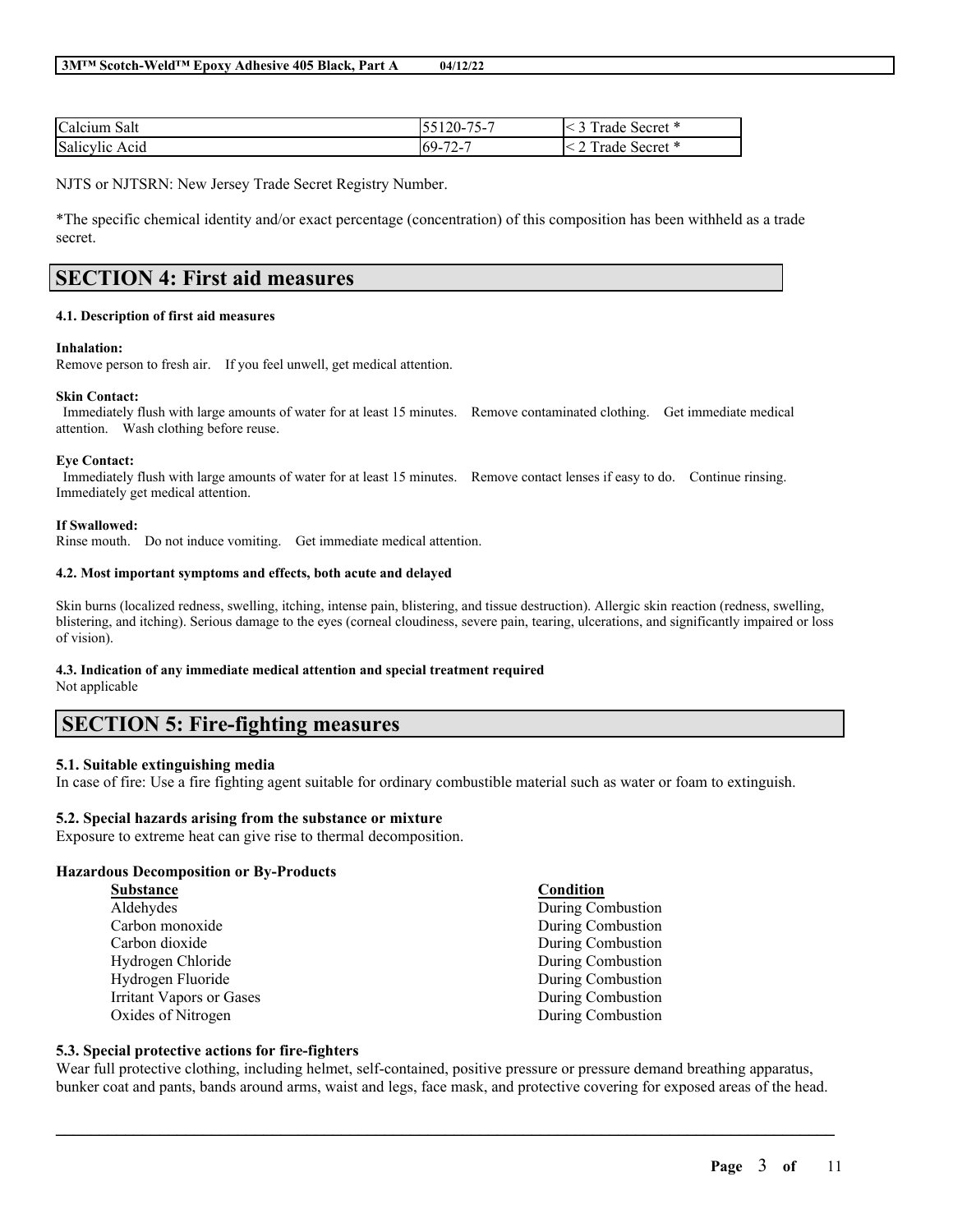# **SECTION 6: Accidental release measures**

# **6.1. Personal precautions, protective equipment and emergency procedures**

Evacuate area. Ventilate the area with fresh air. For large spill, or spills in confined spaces, provide mechanical ventilation to disperse or exhaust vapors, in accordance with good industrial hygiene practice. Refer to other sections of this SDS for information regarding physical and health hazards, respiratory protection, ventilation, and personal protective equipment.

## **6.2. Environmental precautions**

Avoid release to the environment. For larger spills, cover drains and build dikes to prevent entry into sewer systems or bodies of water.

# **6.3. Methods and material for containment and cleaning up**

Contain spill. Working from around the edges of the spill inward, cover with bentonite, vermiculite, or commercially available inorganic absorbent material. Mix in sufficient absorbent until it appears dry. Remember, adding an absorbent material does not remove a physical, health, or environmental hazard. Collect as much of the spilled material as possible. Place in a closed container approved for transportation by appropriate authorities. Clean up residue with an appropriate solvent selected by a qualified and authorized person. Ventilate the area with fresh air. Read and follow safety precautions on the solvent label and SDS. Seal the container. Dispose of collected material as soon as possible in accordance with applicable local/regional/national/international regulations.

# **SECTION 7: Handling and storage**

# **7.1. Precautions for safe handling**

Do not breathe thermal decomposition products. For industrial/occupational use only. Not for consumer sale or use. Do not handle until all safety precautions have been read and understood. Do not breathe dust/fume/gas/mist/vapors/spray. Do not get in eyes, on skin, or on clothing. Do not eat, drink or smoke when using this product. Wash thoroughly after handling. Contaminated work clothing should not be allowed out of the workplace. Avoid release to the environment. Wash contaminated clothing before reuse. Avoid contact with oxidizing agents (eg. chlorine, chromic acid etc.) Use personal protective equipment (gloves, respirators, etc.) as required.

# **7.2. Conditions for safe storage including any incompatibilities**

Store away from acids. Store away from oxidizing agents.

# **SECTION 8: Exposure controls/personal protection**

# **8.1. Control parameters**

# **Occupational exposure limits**

If a component is disclosed in section 3 but does not appear in the table below, an occupational exposure limit is not available for the component.

| Ingredient               | C.A.S. No.   Agency | Limit type                        | Additional Comments |
|--------------------------|---------------------|-----------------------------------|---------------------|
| <b>SILICA. AMORPHOUS</b> | 192797-60-9 IOSHA   | TWA:20 millions of                |                     |
|                          |                     | particles/cu. ft.:TWA             |                     |
|                          |                     | $\alpha$ concentration: 0.8 mg/m3 |                     |

 $\mathcal{L}_\mathcal{L} = \mathcal{L}_\mathcal{L} = \mathcal{L}_\mathcal{L} = \mathcal{L}_\mathcal{L} = \mathcal{L}_\mathcal{L} = \mathcal{L}_\mathcal{L} = \mathcal{L}_\mathcal{L} = \mathcal{L}_\mathcal{L} = \mathcal{L}_\mathcal{L} = \mathcal{L}_\mathcal{L} = \mathcal{L}_\mathcal{L} = \mathcal{L}_\mathcal{L} = \mathcal{L}_\mathcal{L} = \mathcal{L}_\mathcal{L} = \mathcal{L}_\mathcal{L} = \mathcal{L}_\mathcal{L} = \mathcal{L}_\mathcal{L}$ 

ACGIH : American Conference of Governmental Industrial Hygienists

AIHA : American Industrial Hygiene Association

CMRG : Chemical Manufacturer's Recommended Guidelines

OSHA : United States Department of Labor - Occupational Safety and Health Administration

TWA: Time-Weighted-Average

STEL: Short Term Exposure Limit

CEIL: Ceiling

# **8.2. Exposure controls**

# **8.2.1. Engineering controls**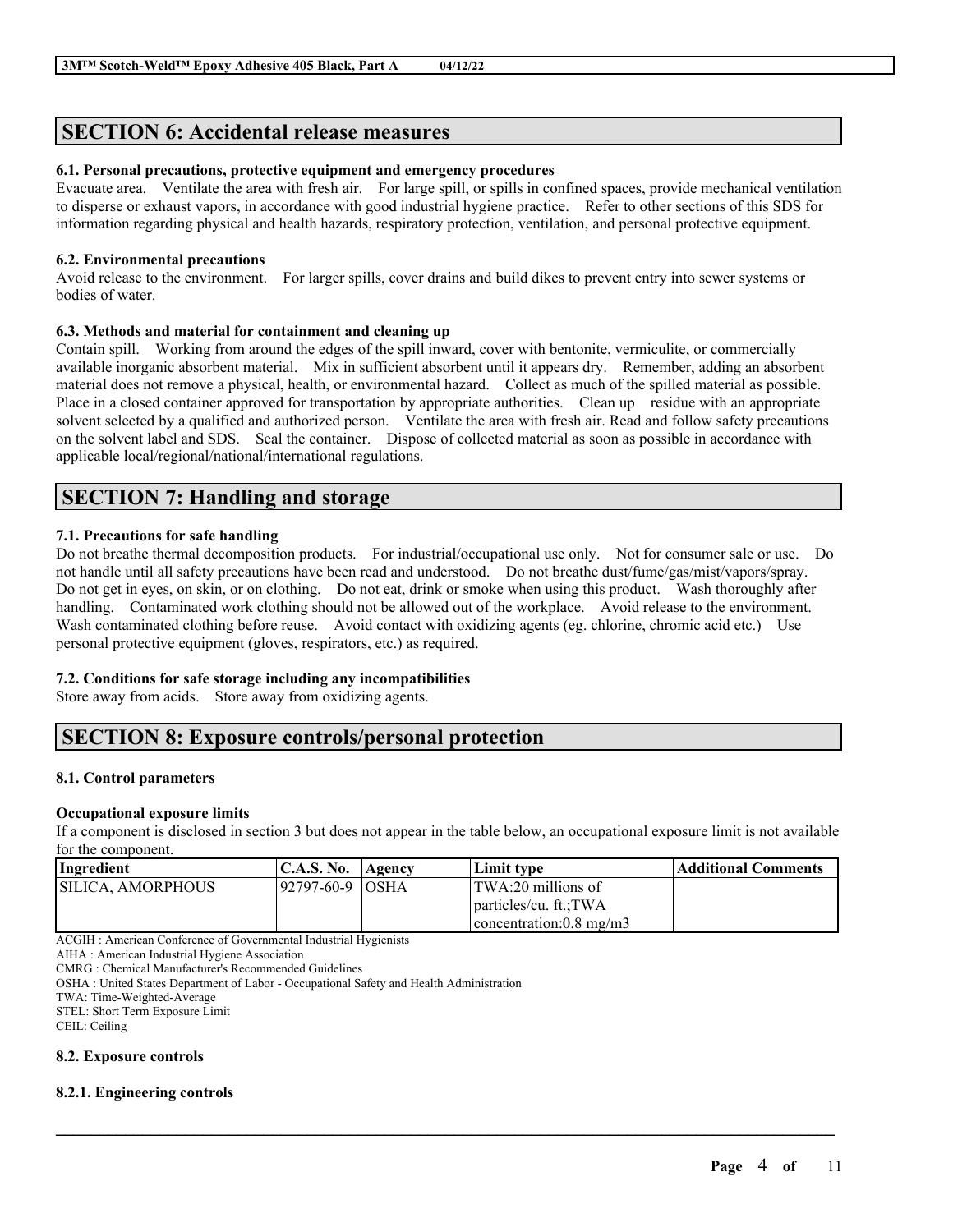For those situations where the material might be exposed to extreme overheating due to misuse or equipment failure, use with appropriate local exhaust ventilation sufficient to maintain levels of thermal decomposition products below their exposure guidelines. Use general dilution ventilation and/or local exhaust ventilation to control airborne exposures to below relevant Exposure Limits and/or control dust/fume/gas/mist/vapors/spray. If ventilation is not adequate, use respiratory protection equipment.

### **8.2.2. Personal protective equipment (PPE)**

#### **Eye/face protection**

Select and use eye/face protection to prevent contact based on the results of an exposure assessment. The following eye/face protection(s) are recommended: Full Face Shield Indirect Vented Goggles

#### **Skin/hand protection**

Select and use gloves and/or protective clothing approved to relevant local standards to prevent skin contact based on the results of an exposure assessment. Selection should be based on use factors such as exposure levels, concentration of the substance or mixture, frequency and duration, physical challenges such as temperature extremes, and other use conditions. Consult with your glove and/or protective clothing manufacturer for selection of appropriate compatible gloves/protective clothing.

Gloves made from the following material(s) are recommended: Butyl Rubber

### **Respiratory protection**

An exposure assessment may be needed to decide if a respirator is required. If a respirator is needed, use respirators as part of a full respiratory protection program. Based on the results of the exposure assessment, select from the following respirator type(s) to reduce inhalation exposure:

For those situations where the material might be exposed to extreme overheating due to misuse or equipment failure, use a positive pressure supplied-air respirator.

Half facepiece or full facepiece air-purifying respirator suitable for organic vapors and particulates

For questions about suitability for a specific application, consult with your respirator manufacturer.

# **SECTION 9: Physical and chemical properties**

# **9.1. Information on basic physical and chemical properties**

| Appearance                     |                                              |
|--------------------------------|----------------------------------------------|
| <b>Physical state</b>          | Liquid                                       |
| Color                          | Colorless                                    |
| <b>Specific Physical Form:</b> | Paste                                        |
| Odor                           | Slight Amine                                 |
| Odor threshold                 | No Data Available                            |
| pН                             | Not Applicable                               |
| <b>Melting point</b>           | Not Applicable                               |
| <b>Boiling Point</b>           | $>=250$ °F                                   |
| <b>Flash Point</b>             | $>=250$ °F [ <i>Test Method</i> :Closed Cup] |
| <b>Evaporation rate</b>        | Nil                                          |
| Flammability (solid, gas)      | Not Applicable                               |
| <b>Flammable Limits(LEL)</b>   | No Data Available                            |
| <b>Flammable Limits(UEL)</b>   | No Data Available                            |
| <b>Vapor Pressure</b>          | Not Applicable                               |
| <b>Vapor Density</b>           | Not Applicable                               |
| <b>Density</b>                 | $1.1$ g/ml                                   |
|                                |                                              |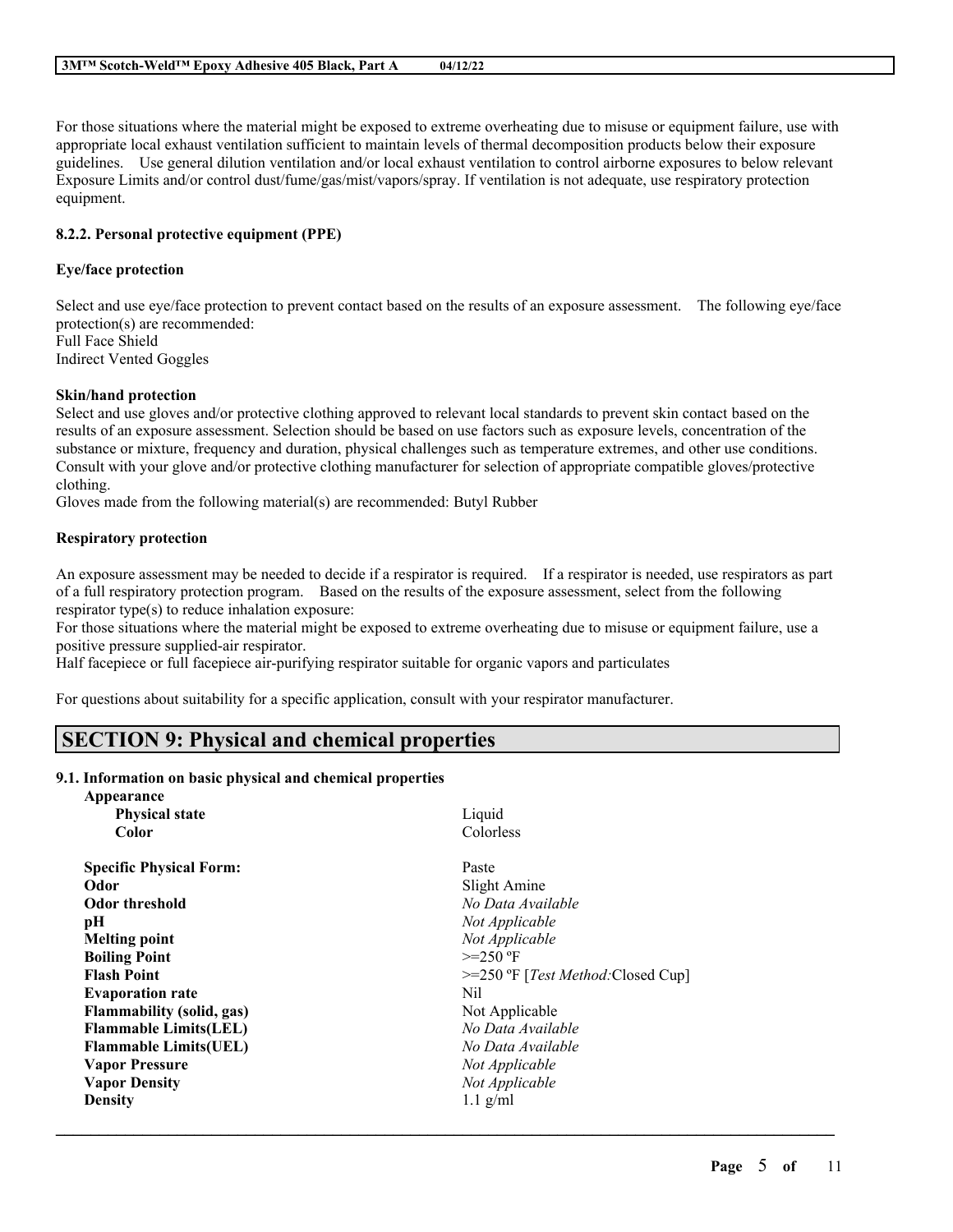| <b>Specific Gravity</b>                   | $[RefStd:WATER=1]$<br>1.1                                |
|-------------------------------------------|----------------------------------------------------------|
| <b>Solubility in Water</b>                | Nil                                                      |
| Solubility- non-water                     | No Data Available                                        |
| Partition coefficient: n-octanol/water    | No Data Available                                        |
| <b>Autoignition temperature</b>           | No Data Available                                        |
| <b>Decomposition temperature</b>          | No Data Available                                        |
| <b>Viscosity</b>                          | 9,000 centipoise $\lceil \omega \rceil$ 73.4 °F $\rceil$ |
| <b>Hazardous Air Pollutants</b>           | 0 % weight [Test Method:Calculated]                      |
| Molecular weight                          | No Data Available                                        |
| <b>VOC Less H2O &amp; Exempt Solvents</b> | 0 g/l [Test Method: calculated SCAQMD rule 443.1]        |
|                                           | [Details: when used as intended with Part B]             |
| <b>VOC Less H2O &amp; Exempt Solvents</b> | 165 g/l [Test Method: calculated SCAQMD rule 443.1]      |
|                                           | [ <i>Details</i> : as supplied]                          |
| VOC Less H2O & Exempt Solvents            | 0 % [Test Method: calculated SCAQMD rule 443.1]          |
|                                           | [Details: when used as intended with Part B]             |

# **SECTION 10: Stability and reactivity**

### **10.1. Reactivity**

This material may be reactive with certain agents under certain conditions - see the remaining headings in this section.

# **10.2. Chemical stability**

Stable.

#### **10.3. Possibility of hazardous reactions**

Hazardous polymerization will not occur.

#### **10.4. Conditions to avoid**

Heat is generated during cure. Do not cure a mass larger than 50 grams in a confined space to prevent a premature exothermic reaction with production of intense heat and smoke.

#### **10.5. Incompatible materials**

Strong oxidizing agents

# **10.6. Hazardous decomposition products**

**Substance Condition**

None known.

Refer to section 5.2 for hazardous decomposition products during combustion.

Extreme heat arising from situations such as misuse or equipment failure can generate hydrogen fluoride as a decomposition product.

# **SECTION 11: Toxicological information**

The information below may not be consistent with the material classification in Section 2 if specific ingredient **classifications are mandated by a competent authority. In addition, toxicological data on ingredients may not be** reflected in the material classification and/or the signs and symptoms of exposure, because an ingredient may be present below the threshold for labeling, an ingredient may not be available for exposure, or the data may not be **relevant to the material as a whole.**

 $\mathcal{L}_\mathcal{L} = \mathcal{L}_\mathcal{L} = \mathcal{L}_\mathcal{L} = \mathcal{L}_\mathcal{L} = \mathcal{L}_\mathcal{L} = \mathcal{L}_\mathcal{L} = \mathcal{L}_\mathcal{L} = \mathcal{L}_\mathcal{L} = \mathcal{L}_\mathcal{L} = \mathcal{L}_\mathcal{L} = \mathcal{L}_\mathcal{L} = \mathcal{L}_\mathcal{L} = \mathcal{L}_\mathcal{L} = \mathcal{L}_\mathcal{L} = \mathcal{L}_\mathcal{L} = \mathcal{L}_\mathcal{L} = \mathcal{L}_\mathcal{L}$ 

**11.1. Information on Toxicological effects**

**Signs and Symptoms of Exposure**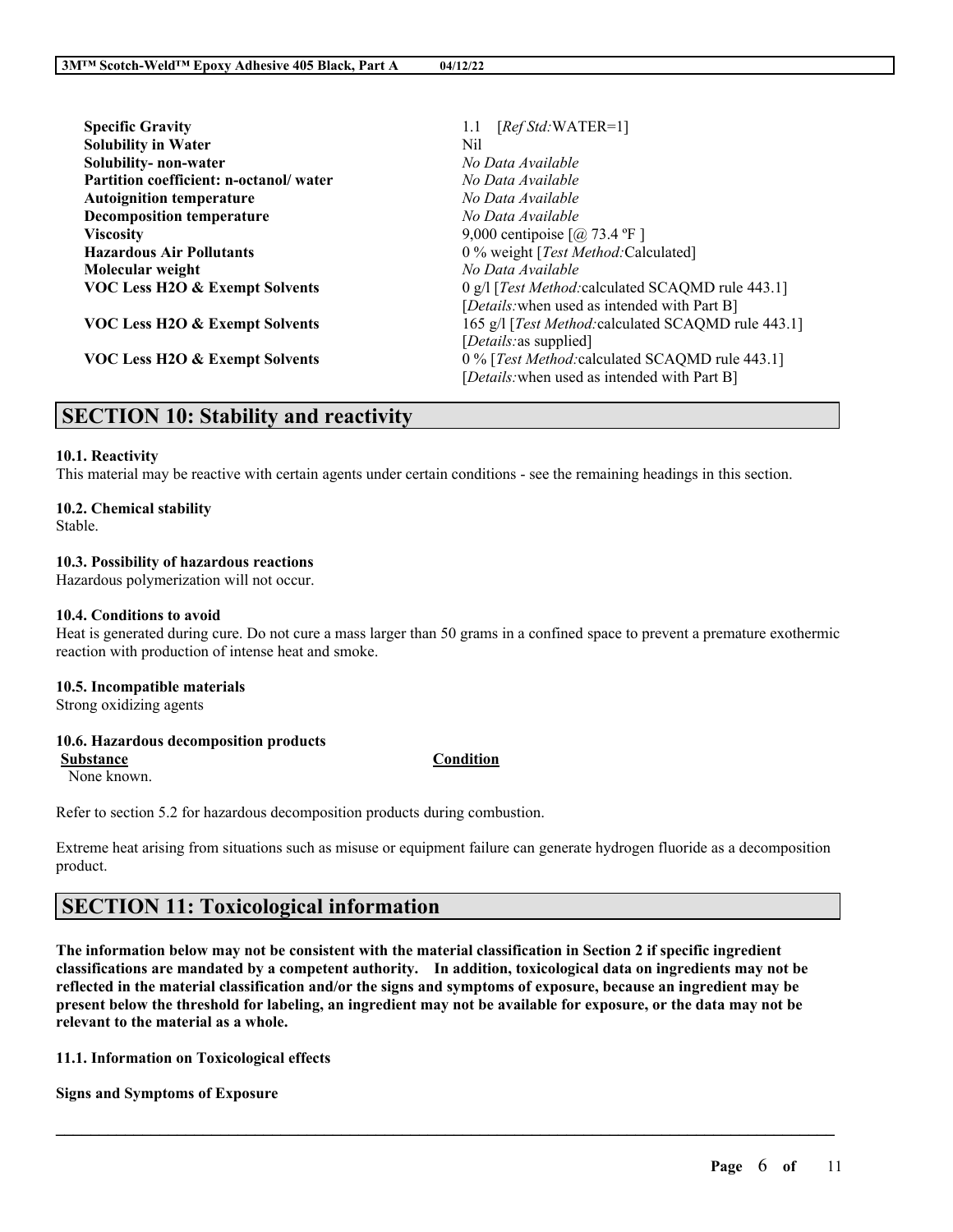## Based on test data and/or information on the components, this material may produce the following health effects:

#### **Inhalation:**

Respiratory Tract Irritation: Signs/symptoms may include cough, sneezing, nasal discharge, headache, hoarseness, and nose and throat pain.

# **Skin Contact:**

Harmful in contact with skin. Corrosive (Skin Burns): Signs/symptoms may include localized redness, swelling, itching, intense pain, blistering, ulceration, and tissue destruction.

Allergic Skin Reaction (non-photo induced): Signs/symptoms may include redness, swelling, blistering, and itching.

### **Eye Contact:**

Corrosive (Eye Burns): Signs/symptoms may include cloudy appearance of the cornea, chemical burns, severe pain, tearing, ulcerations, significantly impaired vision or complete loss of vision.

#### **Ingestion:**

May be harmful if swallowed.

Gastrointestinal Corrosion: Signs/symptoms may include severe mouth, throat and abdominal pain; nausea; vomiting; and diarrhea; blood in the feces and/or vomitus may also be seen.

May cause additional health effects (see below).

## **Additional Health Effects:**

### **Reproductive/Developmental Toxicity:**

Contains a chemical or chemicals which can cause birth defects or other reproductive harm.

#### **Additional Information:**

Persons previously sensitized to amines may develop a cross-sensitization reaction to certain other amines.

#### **Toxicological Data**

If a component is disclosed in section 3 but does not appear in a table below, either no data are available for that endpoint or the data are not sufficient for classification.

#### **Acute Toxicity**

| Name                                        | Route     | <b>Species</b> | Value                                                  |
|---------------------------------------------|-----------|----------------|--------------------------------------------------------|
| Overall product                             | Dermal    |                | No data available; calculated ATE $>1,000 - 2,000$     |
|                                             |           |                | mg/kg                                                  |
| Overall product                             | Ingestion |                | No data available; calculated ATE $\geq 2,000 - 5,000$ |
|                                             |           |                | mg/kg                                                  |
| 4,7,10-Trioxatridecane-1,13-Diamine         | Dermal    | Rabbit         | LD50<br>$2,500$ mg/kg                                  |
| 4,7,10-Trioxatridecane-1,13-Diamine         | Ingestion | Rat            | LD50<br>$3,160$ mg/kg                                  |
| Amine Curing Agent                          | Dermal    | Rabbit         | LD50 estimated to be 200 - 1,000 mg/kg                 |
| Amine Curing Agent                          | Ingestion | Rat            | $LD50$ 1,140 mg/kg                                     |
| Nepheline Syenite                           | Dermal    |                | LD50 estimated to be $> 5,000$ mg/kg                   |
| Nepheline Syenite                           | Ingestion |                | LD50 estimated to be $2,000 - 5,000$ mg/kg             |
| $tris(2,4,6-Dimethylaminomonometryl)Phenol$ | Dermal    | Rat            | LD50<br>$1,280$ mg/kg                                  |
| $tris(2,4,6-Dimethylaminomonometry) Phenol$ | Ingestion | Rat            | $1,000$ mg/kg<br>LD50                                  |
| Calcium Salt                                | Dermal    | Professio      | LD50 estimated to be 2,000 - 5,000 mg/kg               |
|                                             |           | nal            |                                                        |
|                                             |           | judgeme        |                                                        |
|                                             |           | nt             |                                                        |
| Calcium Salt                                | Ingestion | Rat            | $LD50 > 2,000$ mg/kg                                   |
| Salicylic Acid                              | Dermal    | Rat            | $LD50 > 2,000$ mg/kg                                   |
| Salicylic Acid                              | Ingestion | Rat            | $LD50$ 891 mg/kg                                       |
| Amorphous Silica                            | Dermal    |                | LD50 estimated to be $> 5,000$ mg/kg                   |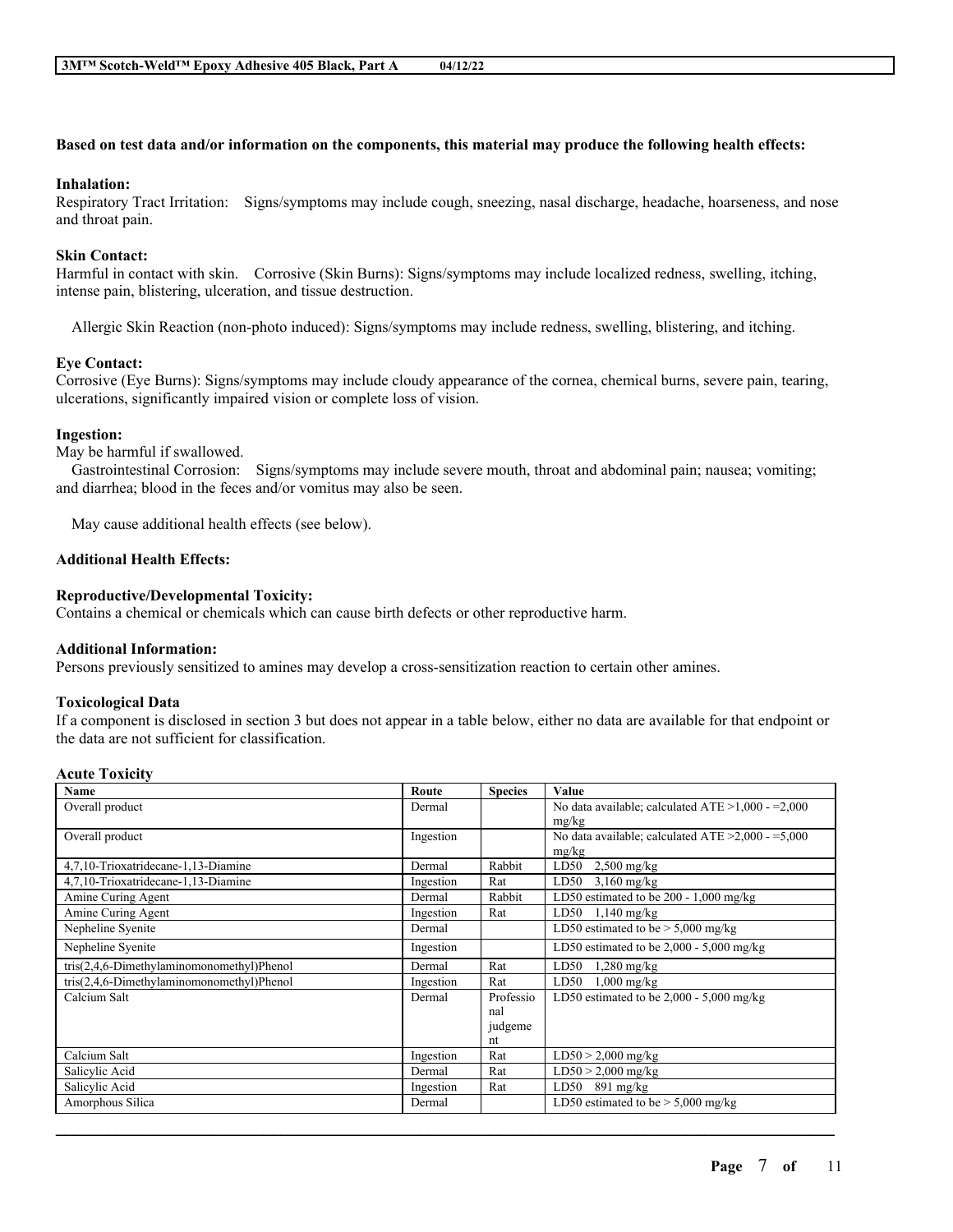| 04/12/22 |
|----------|
|----------|

| $-2.5.5.7$<br>Amorphous<br>Silica                         | -Inge<br>estion | Rat | 340<br>$\sim$<br>$m\sigma/k$<br>,,,,,<br>، ۱۰۰ |
|-----------------------------------------------------------|-----------------|-----|------------------------------------------------|
| -<br>_<br>-ac<br>п.<br>$\overline{ }$<br>нак<br>111L<br>. |                 |     |                                                |

# **Skin Corrosion/Irritation**

| Name                                        | <b>Species</b>   | Value                     |
|---------------------------------------------|------------------|---------------------------|
| Overall product                             | In vitro<br>data | Corrosive                 |
| 4,7,10-Trioxatridecane-1,13-Diamine         | Rabbit           | Corrosive                 |
| Amine Curing Agent                          | Rabbit           | Corrosive                 |
| Nepheline Syenite                           | Professio<br>nal | No significant irritation |
|                                             | judgeme<br>nt    |                           |
| $tris(2,4,6-Dimethvlaminomonomethvl)Phenol$ | Rabbit           | Corrosive                 |
| Calcium Salt                                | Rabbit           | Minimal irritation        |
| Salicylic Acid                              | Rabbit           | No significant irritation |

## **Serious Eye Damage/Irritation**

| Name                                      | <b>Species</b> | Value         |
|-------------------------------------------|----------------|---------------|
|                                           |                |               |
| 4.7.10-Trioxatridecane-1.13-Diamine       | similar        | Corrosive     |
|                                           | health         |               |
|                                           | hazards        |               |
| Amine Curing Agent                        | Rabbit         | Corrosive     |
| Nepheline Syenite                         | Professio      | Mild irritant |
|                                           | nal            |               |
|                                           | judgeme        |               |
|                                           | nt             |               |
| tris(2,4,6-Dimethylaminomonomethyl)Phenol | Rabbit         | Corrosive     |
| Calcium Salt                              | Rabbit         | Corrosive     |
| Salicylic Acid                            | Rabbit         | Corrosive     |

# **Skin Sensitization**

| Name                                        | <b>Species</b> | Value          |
|---------------------------------------------|----------------|----------------|
| Amine Curing Agent                          | Guinea         | Sensitizing    |
|                                             | pig            |                |
| $tris(2,4,6-Dimethylaminomonometry) Phenol$ | Guinea         | Not classified |
|                                             | pig            |                |
| Calcium Salt                                | Guinea         | Not classified |
|                                             | pig            |                |
| Salicylic Acid                              | Mouse          | Not classified |

# **Photosensitization**

| $\rightarrow$<br>Name     | $\sim$<br><i>Species</i> | ′alu\                                     |
|---------------------------|--------------------------|-------------------------------------------|
| -<br>ACIG<br>:VI10<br>эан | Mouse                    | ---<br>ľМ.<br>sensitizing<br>. <b>. .</b> |

## **Respiratory Sensitization**

For the component/components, either no data are currently available or the data are not sufficient for classification.

## **Germ Cell Mutagenicity**

| Name                                      | Route    | Value         |
|-------------------------------------------|----------|---------------|
|                                           |          |               |
| Amine Curing Agent                        | In Vitro | Not mutagenic |
| tris(2,4,6-Dimethylaminomonomethyl)Phenol | In Vitro | Not mutagenic |
| Calcium Salt                              | In Vitro | Not mutagenic |
| Salicylic Acid                            | In Vitro | Not mutagenic |
| Salicylic Acid                            | In vivo  | Not mutagenic |

 $\mathcal{L}_\mathcal{L} = \mathcal{L}_\mathcal{L} = \mathcal{L}_\mathcal{L} = \mathcal{L}_\mathcal{L} = \mathcal{L}_\mathcal{L} = \mathcal{L}_\mathcal{L} = \mathcal{L}_\mathcal{L} = \mathcal{L}_\mathcal{L} = \mathcal{L}_\mathcal{L} = \mathcal{L}_\mathcal{L} = \mathcal{L}_\mathcal{L} = \mathcal{L}_\mathcal{L} = \mathcal{L}_\mathcal{L} = \mathcal{L}_\mathcal{L} = \mathcal{L}_\mathcal{L} = \mathcal{L}_\mathcal{L} = \mathcal{L}_\mathcal{L}$ 

## **Carcinogenicity**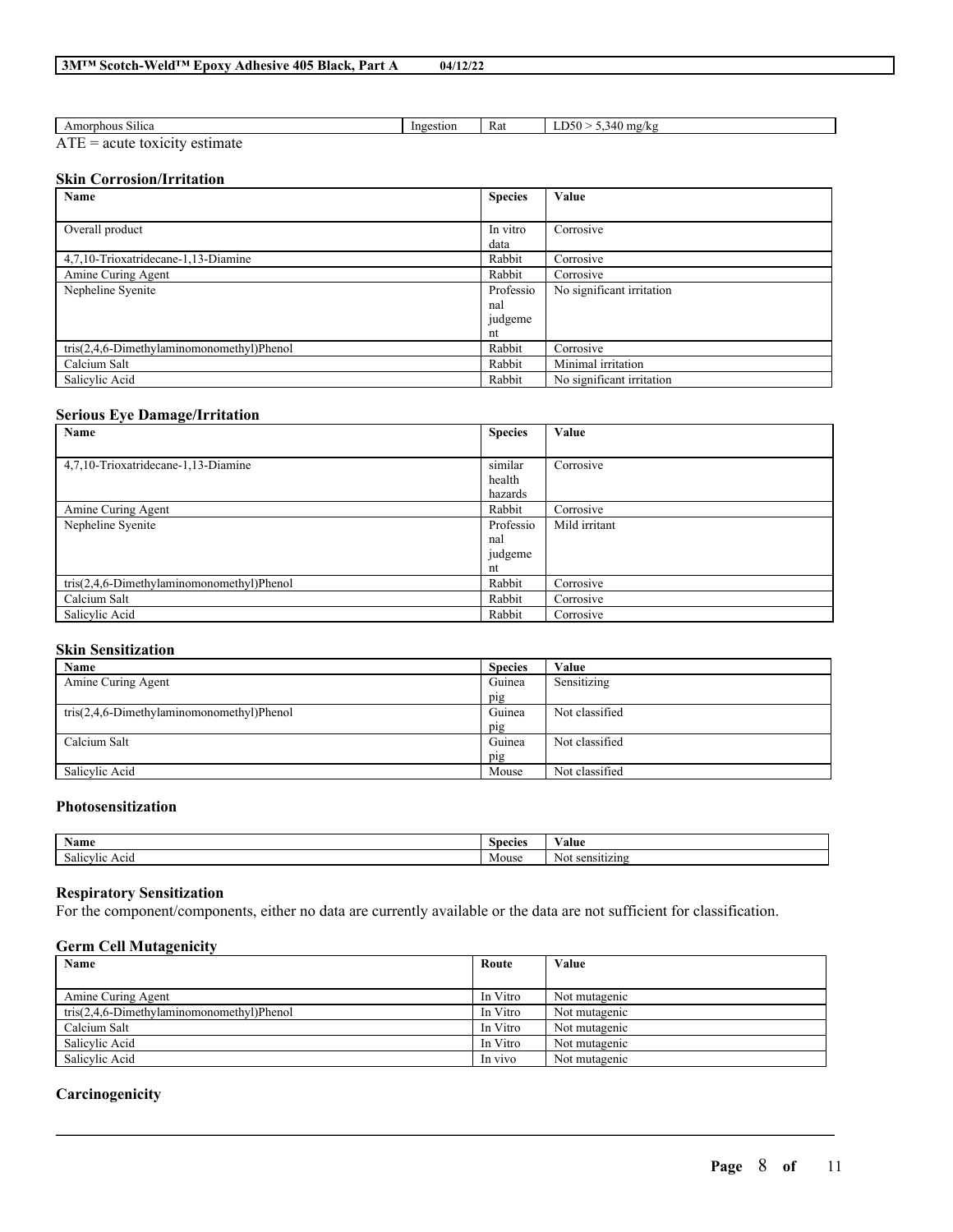For the component/components, either no data are currently available or the data are not sufficient for classification.

## **Reproductive Toxicity**

## **Reproductive and/or Developmental Effects**

| Name               | Route     | Value                                  | <b>Species</b> | <b>Test Result</b> | Exposure        |
|--------------------|-----------|----------------------------------------|----------------|--------------------|-----------------|
|                    |           |                                        |                |                    | <b>Duration</b> |
| Amine Curing Agent | Ingestion | Not classified for male reproduction   | Rat            | NOAEL 100          | 29 days         |
|                    |           |                                        |                | mg/kg/day          |                 |
| Amine Curing Agent | Ingestion | Not classified for female reproduction | Rat            | <b>NOAEL 100</b>   | premating       |
|                    |           |                                        |                | mg/kg/day          | into lactation  |
| Amine Curing Agent | Ingestion | Not classified for development         | Rat            | NOAEL 100          | premating       |
|                    |           |                                        |                | mg/kg/day          | into lactation  |
| Salicylic Acid     | Ingestion | Toxic to development                   | Rat            | NOAEL 75           | during          |
|                    |           |                                        |                | mg/kg/day          | organogenesi    |
|                    |           |                                        |                |                    |                 |

# **Target Organ(s)**

## **Specific Target Organ Toxicity - single exposure**

| Name                    | Route      | Target Organ(s)        | Value                             | <b>Species</b> | <b>Test Result</b> | <b>Exposure</b> |
|-------------------------|------------|------------------------|-----------------------------------|----------------|--------------------|-----------------|
|                         |            |                        |                                   |                |                    | <b>Duration</b> |
| 4.7.10-Trioxatridecane- | Inhalation | respiratory irritation | Some positive data exist, but the |                | <b>NOAEL Not</b>   |                 |
| 1,13-Diamine            |            |                        | data are not sufficient for       |                | available          |                 |
|                         |            |                        | classification                    |                |                    |                 |
| Amine Curing Agent      | Inhalation | respiratory irritation | Some positive data exist, but the | similar        | Irritation         |                 |
|                         |            |                        | data are not sufficient for       | health         | positive           |                 |
|                         |            |                        | classification                    | hazards        |                    |                 |
| $tris(2, 4, 6 -$        | Inhalation | respiratory irritation | Some positive data exist, but the |                | <b>NOAEL Not</b>   |                 |
| Dimethylaminomonomethy  |            |                        | data are not sufficient for       |                | available          |                 |
| 1)Phenol                |            |                        | classification                    |                |                    |                 |
| Calcium Salt            | Inhalation | respiratory irritation | Some positive data exist, but the | similar        | NOAEL not          |                 |
|                         |            |                        | data are not sufficient for       | health         | available          |                 |
|                         |            |                        | classification                    | hazards        |                    |                 |

#### **Specific Target Organ Toxicity - repeated exposure**

| Name                                                   | Route     | <b>Target Organ(s)</b>                                                                                                                                                                                                                                                     | Value          | <b>Species</b> | <b>Test Result</b>            | <b>Exposure</b><br><b>Duration</b> |
|--------------------------------------------------------|-----------|----------------------------------------------------------------------------------------------------------------------------------------------------------------------------------------------------------------------------------------------------------------------------|----------------|----------------|-------------------------------|------------------------------------|
| Amine Curing Agent                                     | Ingestion | endocrine system  <br>hematopoietic<br>system   heart   skin<br>gastrointestinal<br>tract   bone, teeth,<br>nails, and/or hair  <br>liver   immune<br>system   muscles  <br>nervous system<br>eyes   kidney and/or<br>bladder   respiratory<br>system   vascular<br>system | Not classified | Rat            | <b>NOAEL 100</b><br>mg/kg/day | 29 days                            |
| $tris(2, 4, 6 -$<br>Dimethylaminomonomethy<br>l)Phenol | Dermal    | skin   liver   nervous<br>system   auditory<br>system<br>hematopoietic<br>system $ $ eyes                                                                                                                                                                                  | Not classified | Rat            | <b>NOAEL 125</b><br>mg/kg/day | 28 days                            |
| Salicylic Acid                                         | Ingestion | liver                                                                                                                                                                                                                                                                      | Not classified | Rat            | <b>NOAEL 500</b><br>mg/kg/day | 3 days                             |

#### **Aspiration Hazard**

For the component/components, either no data are currently available or the data are not sufficient for classification.

# Please contact the address or phone number listed on the first page of the SDS for additional toxicological information **on this material and/or its components.**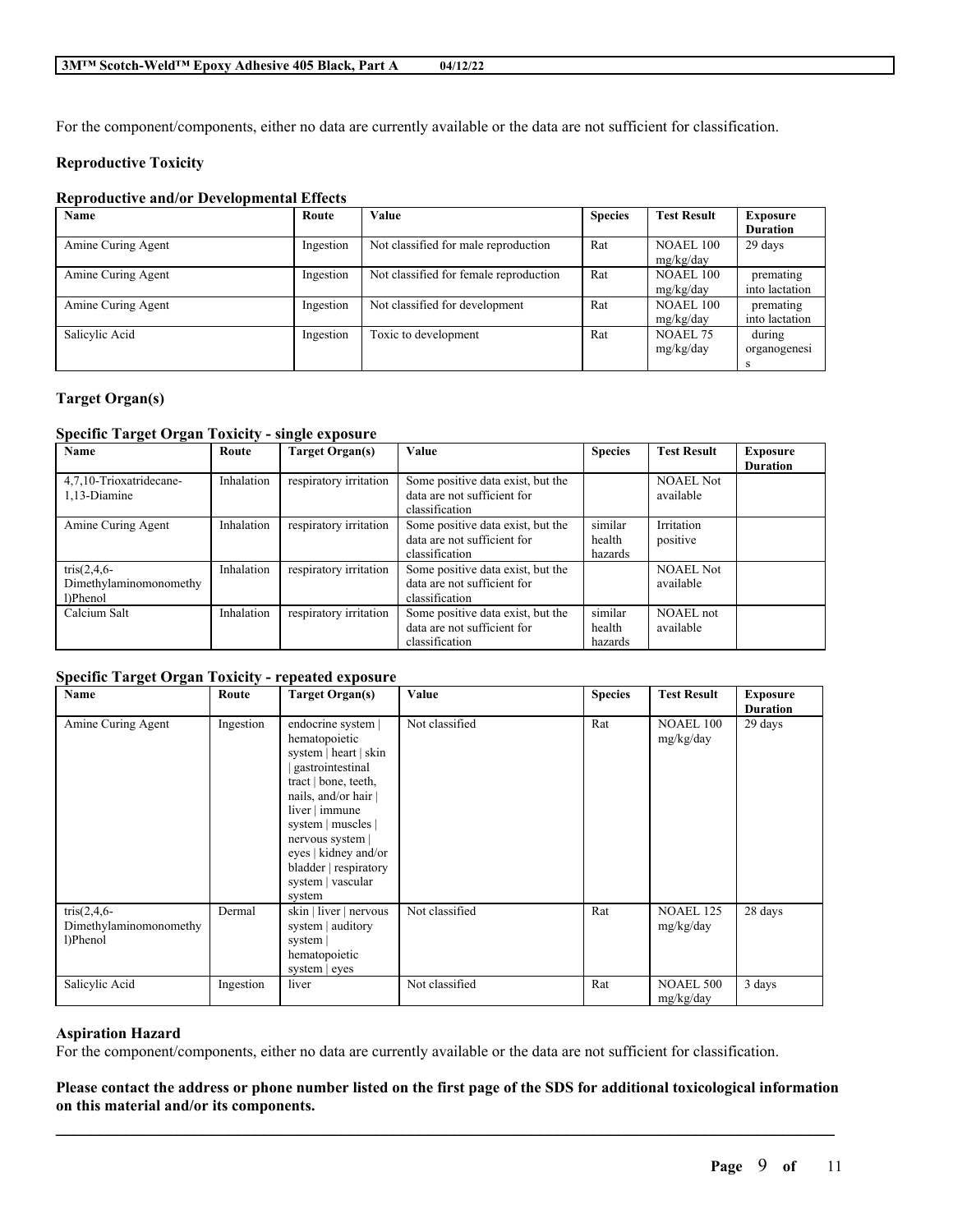# **SECTION 12: Ecological information**

# **Ecotoxicological information**

Please contact the address or phone number listed on the first page of the SDS for additional ecotoxicological information on this material and/or its components.

# **Chemical fate information**

Please contact the address or phone number listed on the first page of the SDS for additional chemical fate information on this material and/or its components.

# **SECTION 13: Disposal considerations**

# **13.1. Disposal methods**

Dispose of contents/ container in accordance with the local/regional/national/international regulations.

Dispose of completely cured (or polymerized) material in a permitted industrial waste facility. As a disposal alternative, incinerate uncured product in a permitted waste incineration facility. Proper destruction may require the use of additional fuel during incineration processes. Combustion products will include halogen acid (HCl/HF/HBr). Facility must be capable of handling halogenated materials. Empty drums/barrels/containers used for transporting and handling hazardous chemicals (chemical substances/mixtures/preparations classified as Hazardous as per applicable regulations) shall be considered, stored, treated & disposed of as hazardous wastes unless otherwise defined by applicable waste regulations. Consult with the respective regulating authorities to determine the available treatment and disposal facilities.

# **EPA Hazardous Waste Number (RCRA):** Not regulated

# **SECTION 14: Transport Information**

For Transport Information, please visit http://3M.com/Transportinfo or call 1-800-364-3577 or 651-737-6501.

# **SECTION 15: Regulatory information**

# **15.1. US Federal Regulations**

Contact 3M for more information.

# **EPCRA 311/312 Hazard Classifications:**

| <b>EPCRA 311/312 Hazard Classifications:</b> |  |
|----------------------------------------------|--|
| <b>Physical Hazards</b>                      |  |
| Not applicable                               |  |
| <b>Health Hazards</b>                        |  |
| Acute toxicity                               |  |
| Hazard Not Otherwise Classified (HNOC)       |  |
| Reproductive toxicity                        |  |
| Respiratory or Skin Sensitization            |  |
| Serious eye damage or eye irritation         |  |
| Skin Corrosion or Irritation                 |  |

 $\mathcal{L}_\mathcal{L} = \mathcal{L}_\mathcal{L} = \mathcal{L}_\mathcal{L} = \mathcal{L}_\mathcal{L} = \mathcal{L}_\mathcal{L} = \mathcal{L}_\mathcal{L} = \mathcal{L}_\mathcal{L} = \mathcal{L}_\mathcal{L} = \mathcal{L}_\mathcal{L} = \mathcal{L}_\mathcal{L} = \mathcal{L}_\mathcal{L} = \mathcal{L}_\mathcal{L} = \mathcal{L}_\mathcal{L} = \mathcal{L}_\mathcal{L} = \mathcal{L}_\mathcal{L} = \mathcal{L}_\mathcal{L} = \mathcal{L}_\mathcal{L}$ 

# **15.2. State Regulations**

Contact 3M for more information.